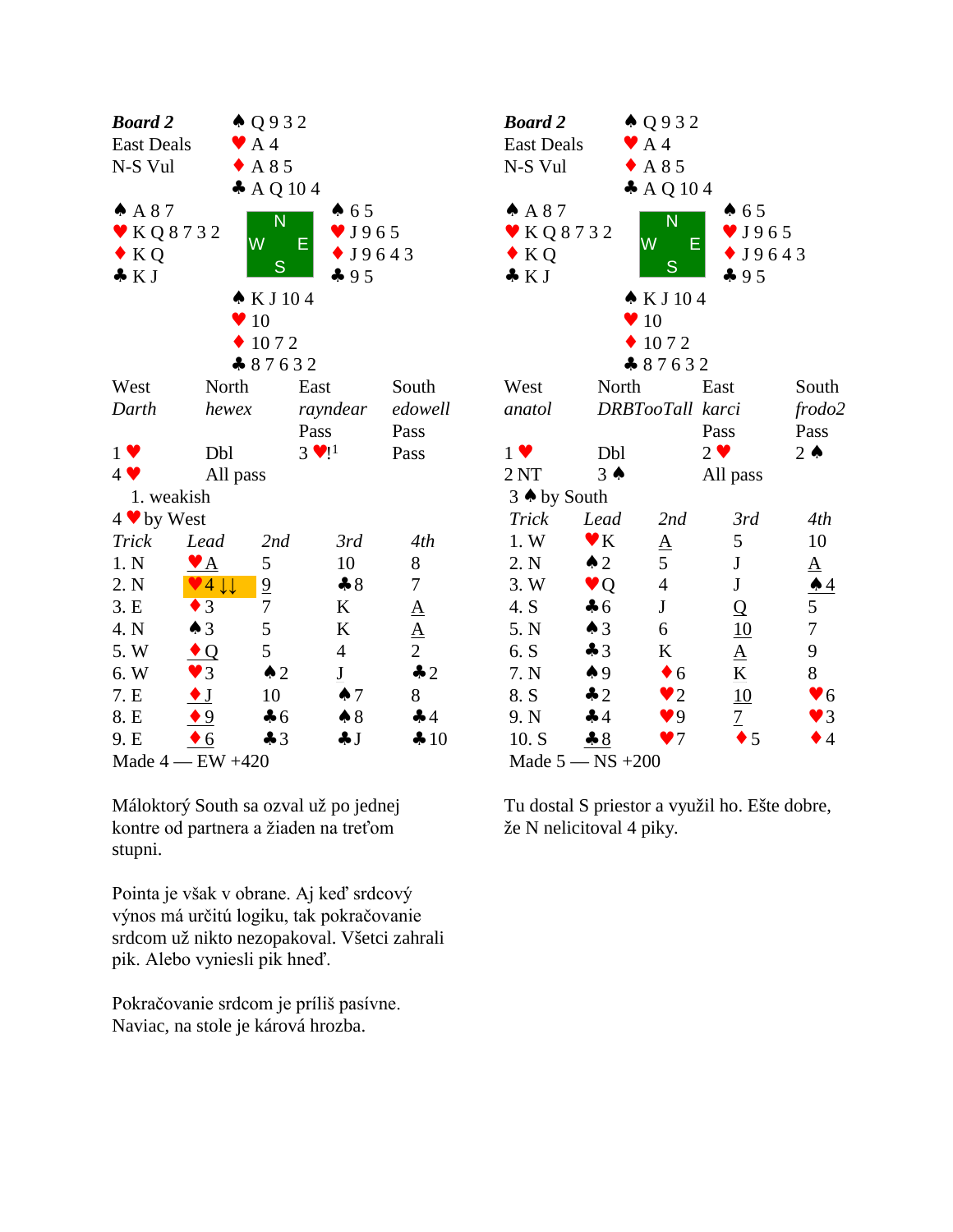| <b>Board 6</b>                                   |                                                | $\spadesuit$ 97          |                           |                          | <b>Boa</b>     |
|--------------------------------------------------|------------------------------------------------|--------------------------|---------------------------|--------------------------|----------------|
| $\blacktriangleright$ A 8 5<br><b>East Deals</b> |                                                |                          |                           |                          | Eas            |
| $\bullet$ J 5<br>E-W Vul                         |                                                |                          |                           |                          | E-V            |
|                                                  |                                                | KQ6543                   |                           |                          |                |
| $\triangle Q8643$                                |                                                | N                        | $\triangle$ J 5 2         |                          | $\spadesuit$ ( |
| $\blacktriangledown$ K 10 2                      |                                                |                          | $\blacktriangledown$ J976 |                          | v k            |
|                                                  | W<br>Е<br>$\bullet$ 10984<br>$\triangle$ AQ632 |                          |                           |                          |                |
| 49                                               |                                                | S                        | $\clubsuit$ A             |                          | 49             |
|                                                  |                                                | A K 10                   |                           |                          |                |
|                                                  |                                                | $\bullet$ Q43            |                           |                          |                |
|                                                  |                                                | $\bullet$ K 7            |                           |                          |                |
|                                                  |                                                | $\clubsuit$ J 10 8 7 2   |                           |                          |                |
| West                                             | North                                          |                          | East                      | South                    | We:            |
| anatol                                           | DRBTooTall karci                               |                          |                           | frodo2                   | Dar            |
|                                                  |                                                |                          | $1 \bullet$               | Dbl                      |                |
| $1 \spadesuit$                                   | $3 -$                                          |                          | $3 \spadesuit$            | Pass                     | $1 \spadesuit$ |
| Pass                                             | $4 -$                                          |                          | All pass                  |                          | Pas:           |
| 4 $\clubsuit$ by North                           |                                                |                          |                           |                          | All            |
| Trick                                            | Lead                                           | 2nd                      | 3rd                       | 4th                      | 1              |
| 1.E                                              | $\triangle$ 2                                  | $\underline{A}$          | 3                         | 7                        | $\overline{c}$ |
| 2. S                                             | $\triangle K$                                  | 8                        | 9                         | 5                        | 3N             |
| 3. S                                             | $\spadesuit$ 10                                | 6                        | 45                        | ${\bf J}$                | Tri            |
| 4. N                                             | 44                                             | $\underline{A}$          | 8                         | 9                        | 1.1            |
| 5. E                                             | $\triangle$                                    | $\overline{7}$           | 10                        | 5                        | 2.8            |
| 6. E                                             | $\bullet$ 6                                    | $\underline{\mathbf{K}}$ | 9                         | $\mathbf J$              | 3.1            |
| 7. S                                             | $+10$                                          | $\clubsuit Q$            | 3                         | $\bullet$ 2              | 4.1            |
| 8. S                                             | 47                                             | $\bullet$ 8              | $\underline{\mathbf{K}}$  | $\blacktriangledown 6$   | 5.1            |
| 9. N                                             | $\bullet$ A                                    | 7                        | 3                         | $\overline{2}$           | 6.             |
| 10. N                                            | $\bullet$ 5                                    | 9                        | Q                         | $\underline{\mathbf{K}}$ | 7.             |
| 11.W                                             | $\blacktriangledown 10$                        | 8                        | $\underline{\mathbf{J}}$  | $\overline{4}$           | 8.5            |
| 12. E                                            | $\bullet$ Q                                    |                          |                           |                          | 9.1<br>10.     |
| Down $1 - NS - 50$                               |                                                |                          |                           |                          |                |

| <b>Board 6</b>              | 497                                |                            |                          |                          |  |  |
|-----------------------------|------------------------------------|----------------------------|--------------------------|--------------------------|--|--|
| <b>East Deals</b>           |                                    | $\blacktriangleright$ A 85 |                          |                          |  |  |
| J <sub>5</sub><br>E-W Vul   |                                    |                            |                          |                          |  |  |
|                             |                                    | KQ6543                     |                          |                          |  |  |
| $\triangle Q8643$           |                                    | $\overline{\mathsf{N}}$    | $\bullet$ J 5 2          |                          |  |  |
| $\blacktriangleright$ K 102 | W                                  |                            | $\sqrt{J976}$            |                          |  |  |
| 10984                       |                                    | Ε                          | AQ632                    |                          |  |  |
| 49                          |                                    | S                          | $\clubsuit$ A            |                          |  |  |
|                             |                                    | A K 10                     |                          |                          |  |  |
|                             |                                    | $\vee$ Q43                 |                          |                          |  |  |
|                             |                                    | K 7                        |                          |                          |  |  |
|                             |                                    | $\clubsuit$ J 10 8 7 2     |                          |                          |  |  |
| West                        | North                              | East                       |                          | South                    |  |  |
| Darth                       | hewex                              |                            | rayndear                 | edowell                  |  |  |
|                             |                                    | $1 \bullet$                |                          | Dbl                      |  |  |
| $1 \spadesuit$              | $2 -$                              | $Db1!$ <sup>1</sup>        |                          | $3 -$                    |  |  |
| Pass                        | $3 \cdot \cdot \cdot$ <sup>2</sup> | Pass                       |                          | 3NT                      |  |  |
| All pass                    |                                    |                            |                          |                          |  |  |
|                             | 1. support double                  |                            |                          |                          |  |  |
| 2. ask                      |                                    |                            |                          |                          |  |  |
| 3 NT by South               |                                    |                            |                          |                          |  |  |
| Trick                       | Lead                               | 2nd                        | 3rd                      | 4th                      |  |  |
| 1. W                        | $\triangle 4 \downarrow$           | 9                          | J                        | $\underline{A}$          |  |  |
| 2. S                        | $\clubsuit 8$                      | 9                          | Q                        | $\frac{A}{7}$            |  |  |
| 3.E                         | $\spadesuit$ 5                     | 10                         | $\frac{Q}{A}$            |                          |  |  |
| 4.W                         | $\blacklozenge$ 10                 | $\mathbf J$                |                          | $\overline{7}$           |  |  |
| 5.E                         | $\triangle$ 2                      | $\overline{\mathbf{K}}$    | 8                        | $\blacktriangledown$ 5   |  |  |
| 6. S                        | $\clubsuit$ J                      | $\bullet$ 9                | 3                        | $\bullet$ 2              |  |  |
| 7. S                        | $\frac{10}{2}$                     | $\bullet$ 8                | $\overline{4}$           | $\bullet$ 7              |  |  |
| 8. S                        | $\clubsuit$ 7                      | $\bullet$ 4                | K                        | $\bullet$ 3              |  |  |
| 9. N                        | 46                                 | $\bullet$ 6                | $\overline{2}$           | $\bullet$ 2              |  |  |
| 10. N                       | 45                                 | $\bullet$ Q                | $\blacktriangledown$ 3   | $\spadesuit$ 3           |  |  |
| 11. N                       | $\bullet$ 5                        | $\blacktriangledown 6$     | $\underline{\mathbf{K}}$ | $\spadesuit$ 6           |  |  |
| 12. S                       | $\blacktriangledown$ 4             | 10                         | $\underline{A}$          | 9                        |  |  |
| 13. N                       | $\blacktriangledown 8$             | J                          | Q                        | $\underline{\mathbf{K}}$ |  |  |
| Made $3 - NS +400$          |                                    |                            |                          |                          |  |  |

Po nie najlepšej licitácii (od N by boli lepšie 3 trefy) a vďaka tomu, že East nedal kontru 13. N v 8 J Q <u>K</u><br>Made 3 — NS +400<br>Po nie najlepšej licitácii (od N by boli lepšie<br>3 trefy) a vďaka tomu, že East nedal kontru<br>na 3kára, sme splnili 3 NT.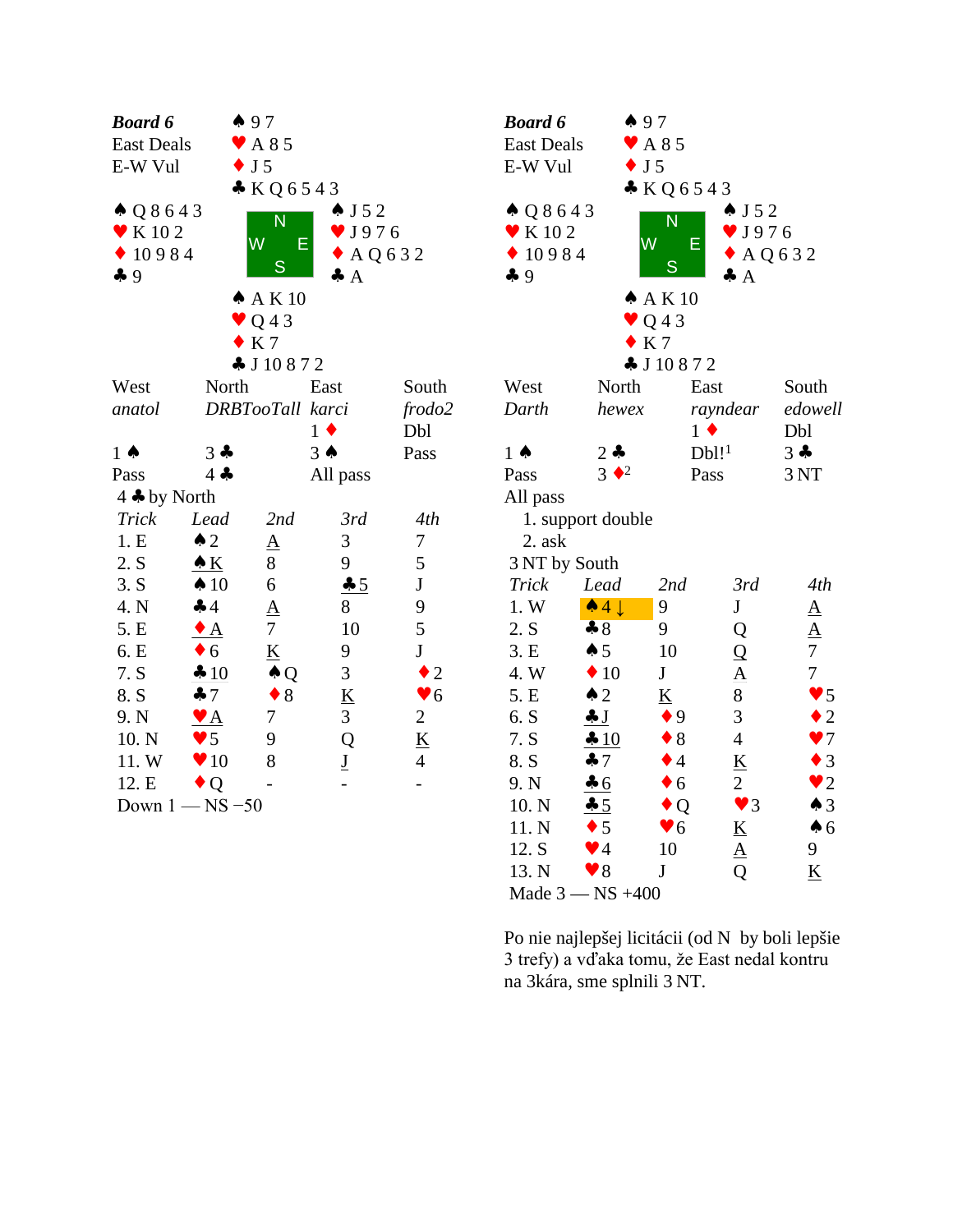



Ťažko povedať, čo viedlo N ku kontre na 4piky. Veď má prakticky jeden istý zdvih a partner žiaden zdvih nesľúbil.